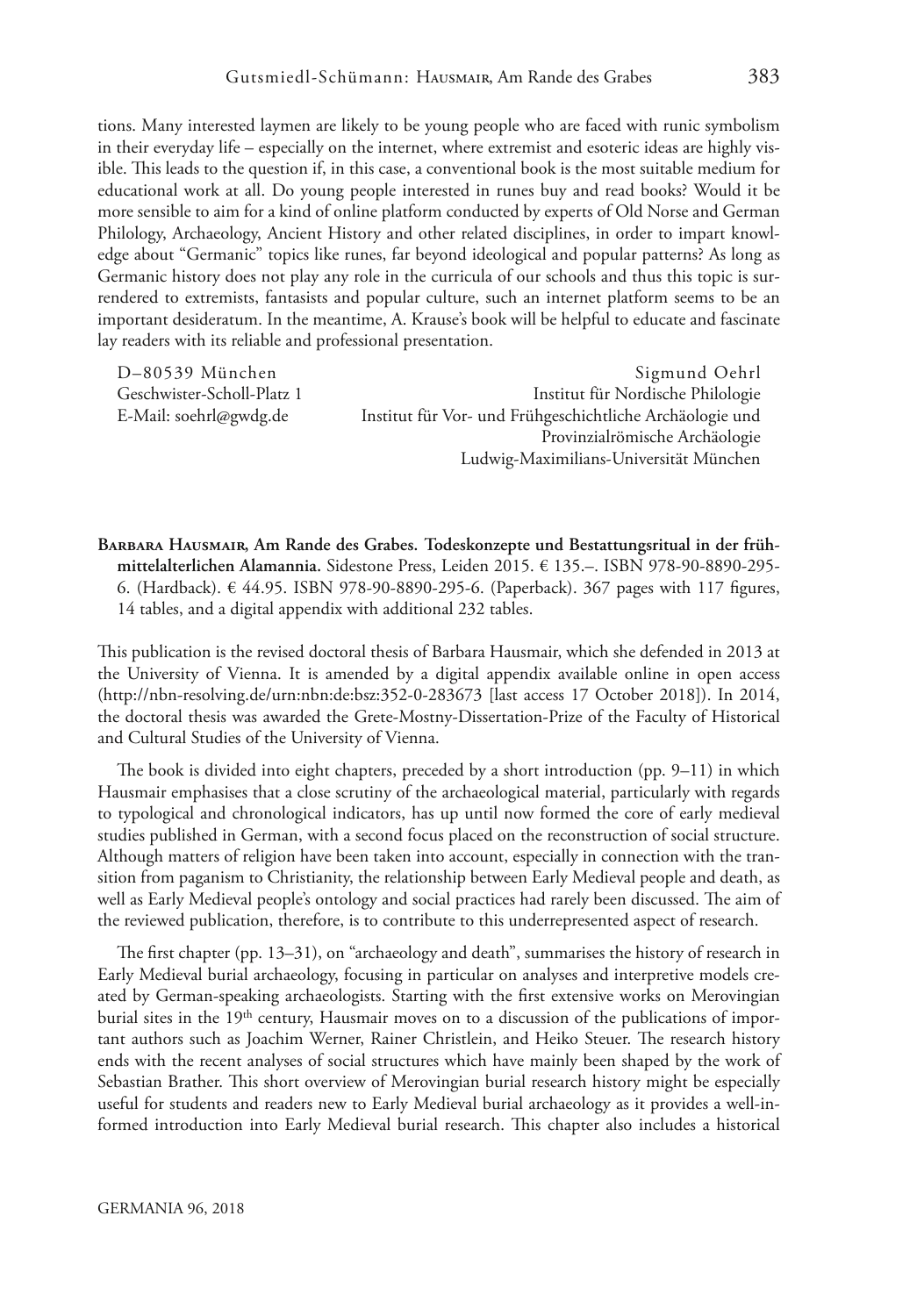overview of publications on 'theory and graves' where the author draws mainly from English-language publications.

The second chapter (pp.  $33-57$ ) discusses death and concepts of death in general and in the archaeology of Early Medieval burial in detail. Hausmair starts with short philosophical insights and some remarks on death from a biological and medical point of view, but also points out that her publication will not provide an extensive presentation of an interdisciplinary thanatology. For this, she directs the reader to the work of Kerstin P. Hofmann (e. g. Anthropologie als umfassende Humanwissenschaft. Einige Bemerkungen aus archäologischer Sicht. Mitt. Anthr. Ges. Wien 136/137, 2006/2007, 283–300). A closer look is directed to concepts of death, the (possible) ideas of an afterworld, and to rites of passage that are connected with death and burial. She examines pagan and Christian burial rites, and the possible characteristics of an Early Medieval Christianity, forming a base from which to formulate her aim of research – to question whether patterns in the archaeological record in the societies under investigation can be related to the time and circumstances of death, thus revealing possible concepts of death through material culture (p. 55).

The cemeteries she inspected are presented in chapter  $3$  (pp. 59–75): Bad Mingolsheim (Lkr. Karlsruhe) with 67 burials in 61 graves, Horb-Altheim (Lkr. Freudenstadt) with 77 burials in 77 graves, and Weingarten (Lkr. Ravensburg) with 813 burials in 801 graves. To accommodate the diferent sizes of the cemeteries, she divides Weingarten into an older and a younger phase, which are treated as two separate burial grounds.

According to the author, these cemeteries were chosen due to the availability of anthropological determinations of sex and age of the deceased; although, as she admits, this data would have also been available for many other burial places in southwest Germany (p. 59, footnote 40). Additional support for the selection of these three sites is provided by the availability of palaeogenetic research in Bad Mingolsheim and Horb-Altheim, the results of strontium isotope analyses for some burials in Horb-Altheim and Weingarten, and some results of an aDNA examination of the relationship between the deceased in some burials in Weingarten. As, besides the determination of sex and age, none of these other analyses were conducted in all three burial places, we are left to wonder if other criteria such as the accessibility of the material also played a part in the choice of cemeteries.

To date the graves and burials in the cemeteries, Barbara Hausmair uses the "Kleiderphasen" ("clothing phases", KP) set up by Constanze Döhrer in her dissertation (p. 59, footnote 41). DöHRER's work (Komplexe Identitäten. Dissertation Universität Wien [2011]) can be found as an e-thesis on the server of the University of Vienna ([http://othes.univie.ac.at/17316 \[last](http://othes.univie.ac.at/17316) access 17 October 2018]). Since Hausmair unfortunately does not explain the KP in detail, the chronology of the discussed material is only understandable after the reader consults Döhrer's publication. Hausmair remarks (p. 73, footnote 56) that the dating of the Weingarten burials is also based on an unpublished examination by Claudia Theune. As neither of these sources is necessarily easily accessible for the readers, it would have been very helpful to connect these chronologies with other, well-established Early Medieval chronologies.

Chapter 4 (pp. 77–112) is dedicated to methodology and focuses especially on the hierarchical database the author used. Unfortunately, the reader is not directed to the additional data which are available online: this would have been very useful, since the tables available online help the reader to follow the structure and design of the database more easily than the descriptions given in the chapter. Furthermore, in the online data all possible input options for the database can be followed, while only examples are shown in the publication.

In the database, special attention is paid to the recording of data linked to ritual practices, i. e. information on the architecture of the grave, the position of the deceased inside the grave, and the